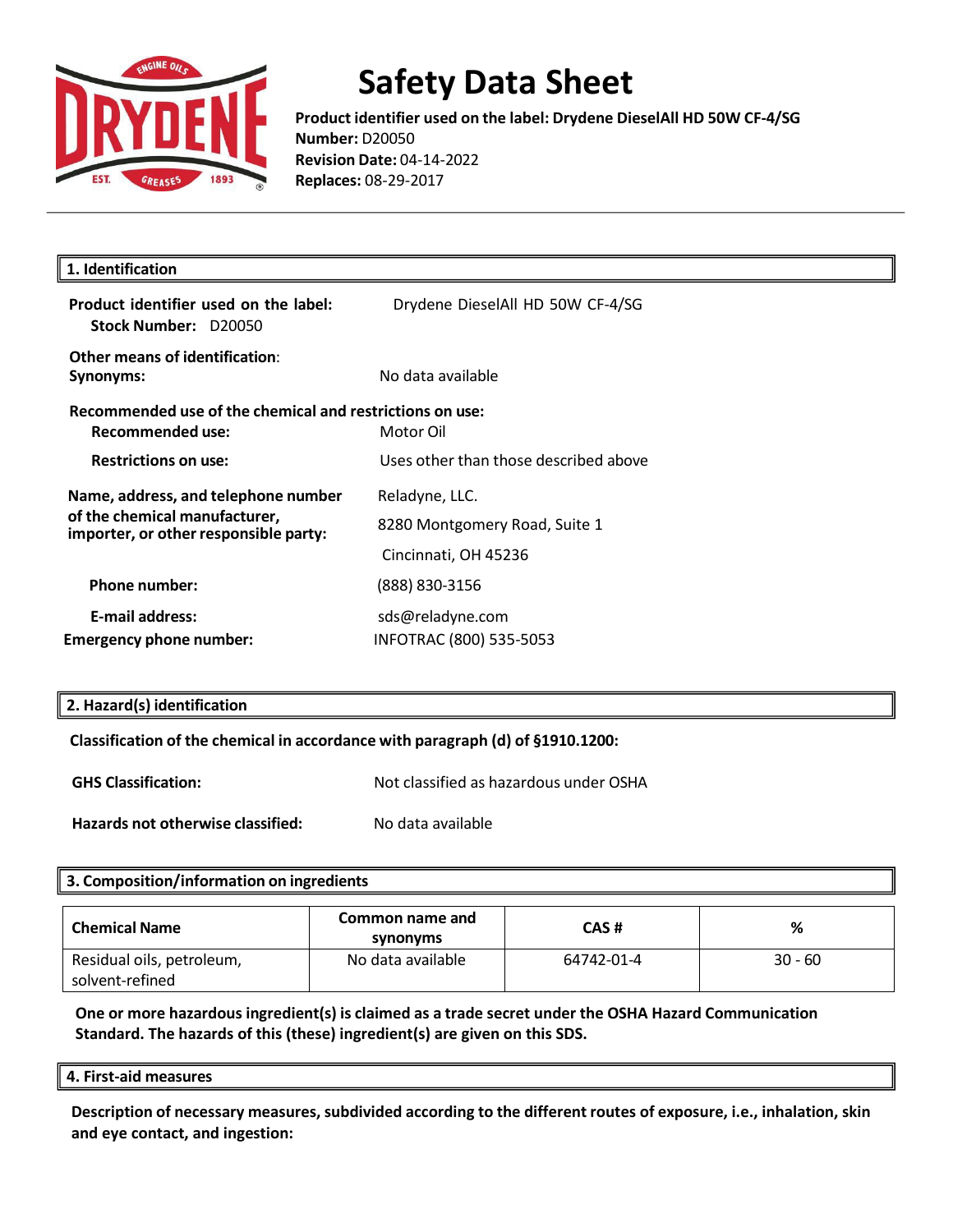**Product identifier used on the label: Drydene DieselAll HD 50W CF-4/SG Number:** D20050 **Revision Date:** 04-14-2022 **Replaces:** 08-29-2017

| Inhalation:                                                                                 | Remove to fresh air. If breathing is difficult, have a trained individual<br>administer oxygen. If not breathing, give artificial respiration and have a<br>trained individual administer oxygen and get medical attention<br>immediately. |
|---------------------------------------------------------------------------------------------|--------------------------------------------------------------------------------------------------------------------------------------------------------------------------------------------------------------------------------------------|
| <b>Eye Contact:</b>                                                                         | None expected to be needed, however, use an eye wash to remove a<br>chemical from your eye regardless of the level of hazard.                                                                                                              |
| <b>Skin Contact:</b>                                                                        | No data available Seek medical advice if symptoms persist.                                                                                                                                                                                 |
| Ingestion:                                                                                  | Minimal risk of harm if swallowed. Do not induce vomiting. Seek medical<br>attention immediately. Provide medical care provider with this SDS.                                                                                             |
| Most important symptoms/effects,<br>acute and delayed:                                      | None Known                                                                                                                                                                                                                                 |
| Indication of immediate medical<br>attention and special treatment<br>needed, if necessary: | Aspiration during swallowing or vomiting may severely damage the lungs.<br>If evacuation of stomach contents is necessary, use method least likely to<br>cause aspiration.                                                                 |

### **5. Fire-fighting measures**

**Suitable (and unsuitable) extinguishing media:**

| Suitable extinguishing media:                                      | Use alcohol resistant foam, carbon dioxide, or dry chemical when fighting<br>fires. Water or foam may cause frothing if liquid is burning but it still may<br>be a useful extinguishing agent if carefully applied to the surface of the<br>fire. Do not direct a stream of water into the hot burning liquid. |
|--------------------------------------------------------------------|----------------------------------------------------------------------------------------------------------------------------------------------------------------------------------------------------------------------------------------------------------------------------------------------------------------|
| Unsuitable extinguishing media:                                    | No data available                                                                                                                                                                                                                                                                                              |
| <b>Specific hazards arising from the</b><br>chemical:              | No data available                                                                                                                                                                                                                                                                                              |
| <b>Hazardous combustion products:</b>                              | Carbon monoxide, Smoke                                                                                                                                                                                                                                                                                         |
| Special protective equipment and<br>precautions for fire-fighters: | No data available                                                                                                                                                                                                                                                                                              |

### **6. Accidental release measures**

| <b>Personal precautions, protective</b><br>equipment and emergency procedures: | No health affects expected from the clean up of this material if contact<br>can be avoided. Follow personal protective equipment recommendations<br>found in Section 8 of this SDS. |
|--------------------------------------------------------------------------------|-------------------------------------------------------------------------------------------------------------------------------------------------------------------------------------|
| Methods and materials for containment                                          | Prevent the spread of any spill to minimize harm to human health and                                                                                                                |
| and cleaning up:                                                               | the environment if safe to do so. Wear complete and proper personal                                                                                                                 |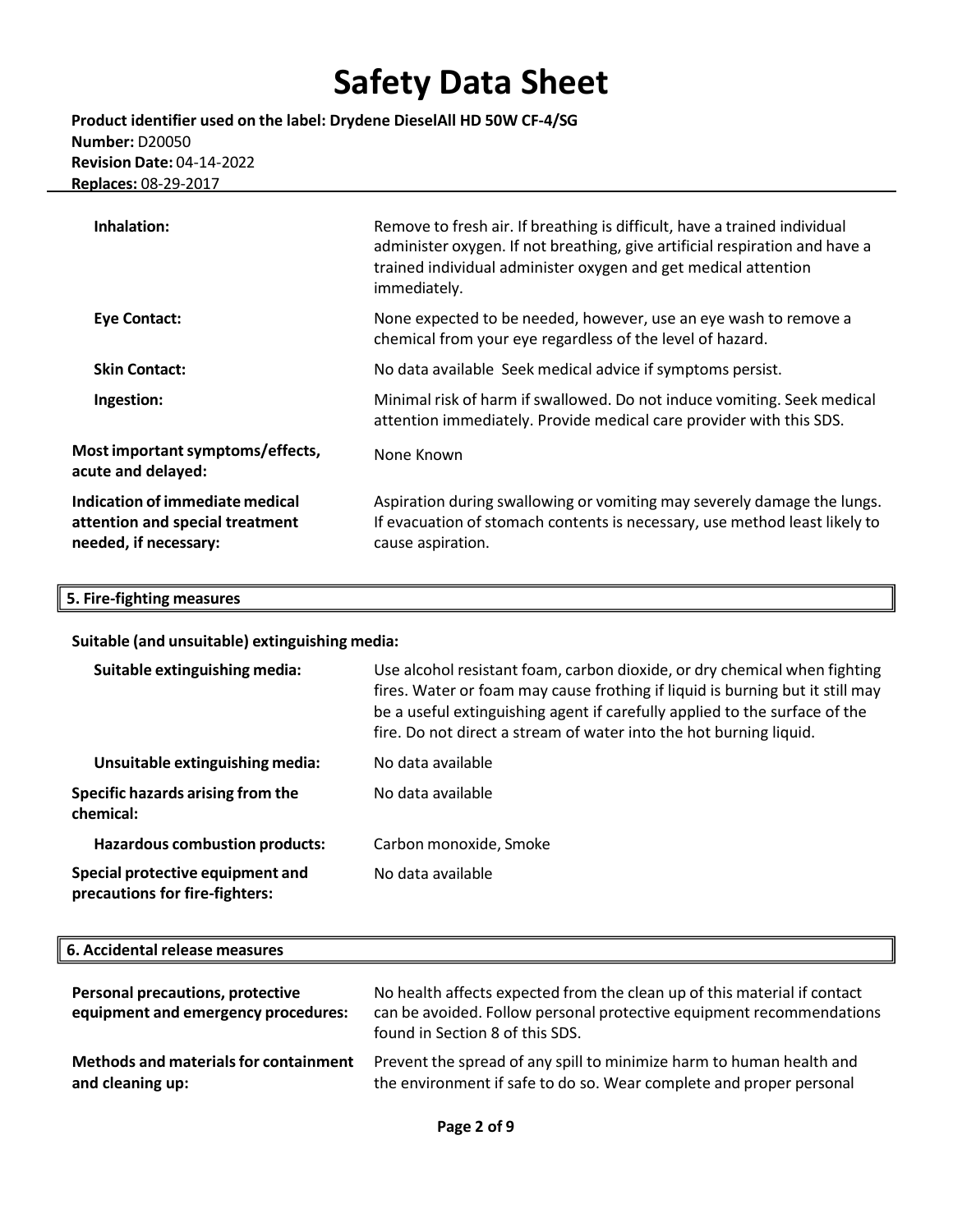**Product identifier used on the label: Drydene DieselAll HD 50W CF-4/SG Number:** D20050 **Revision Date:** 04-14-2022  **Replaces:** 08-29-17

> protective equipment following the recommendation of Section 8 at a minimum. Dike with suitable absorbent material like granulated clay. Dispose of according to Federal, State, Local, or Provincial regulations. Used fluid should be disposed of at a recycling center.

| 7. Handling and storage                                                                      |                                                                     |
|----------------------------------------------------------------------------------------------|---------------------------------------------------------------------|
| <b>Precautions for safe handling:</b>                                                        | No special handling instructions due to toxicity. No data available |
| Conditions for safe storage, including<br>any incompatibilities:<br>Safe storage conditions: | Store in a cool dry place. Isolate from incompatible materials.     |
| <b>Materials to Avoid/Chemical</b><br>Incompatibility:                                       | Strong oxidizing agents                                             |

#### **8. Exposure controls/personal protection**

**OSHA permissible exposure limit (PEL), American Conference of Governmental Industrial Hygienists (ACGIH) Threshold Limit Value (TLV), and any other exposure limit used or recommended by the chemical manufacturer, importer, or employer preparing the safety data sheet, where available:**

| <b>Chemical component</b>                                              | <b>OSHA PEL</b> | <b>ACGIHTLV</b>                                                                                                                                                                                                                                                                                                                                                                                                                                                     | <b>ACGIH STEL</b> | <b>IDLH</b> |
|------------------------------------------------------------------------|-----------------|---------------------------------------------------------------------------------------------------------------------------------------------------------------------------------------------------------------------------------------------------------------------------------------------------------------------------------------------------------------------------------------------------------------------------------------------------------------------|-------------------|-------------|
| No data available                                                      |                 |                                                                                                                                                                                                                                                                                                                                                                                                                                                                     |                   |             |
| <b>Appropriate engineering controls:</b>                               |                 | Use local exhaust ventilation or other engineering controls to minimize<br>exposures and maintain operator comfort.                                                                                                                                                                                                                                                                                                                                                 |                   |             |
| Individual protection measures, such as personal protective equipment: |                 |                                                                                                                                                                                                                                                                                                                                                                                                                                                                     |                   |             |
| <b>Respiratory Protection:</b>                                         |                 | Respiratory protection may be required to avoid overexposure when<br>handling this product. General or local exhaust ventilation is the<br>preferred means of protection. Use a respirator if general room<br>ventilation is not available or sufficient to eliminate symptoms. None<br>required where adequate ventilation is provided. If airborne<br>concentrations are above the applicable exposure limits, use<br>NIOSH/MSHA approved respiratory protection. |                   |             |
| <b>Respirator Type(s):</b>                                             |                 | None required where adequate ventilation is provided. If airborne<br>concentrations are above the applicable exposure limits, use<br>NIOSH/MSHA approved respiratory protection.                                                                                                                                                                                                                                                                                    |                   |             |
| Eye protection:                                                        |                 | No special requirements under normal industrial use.                                                                                                                                                                                                                                                                                                                                                                                                                |                   |             |
| <b>Skin protection:</b>                                                |                 | Not normally considered a skin hazard. Where use can result in skin                                                                                                                                                                                                                                                                                                                                                                                                 |                   |             |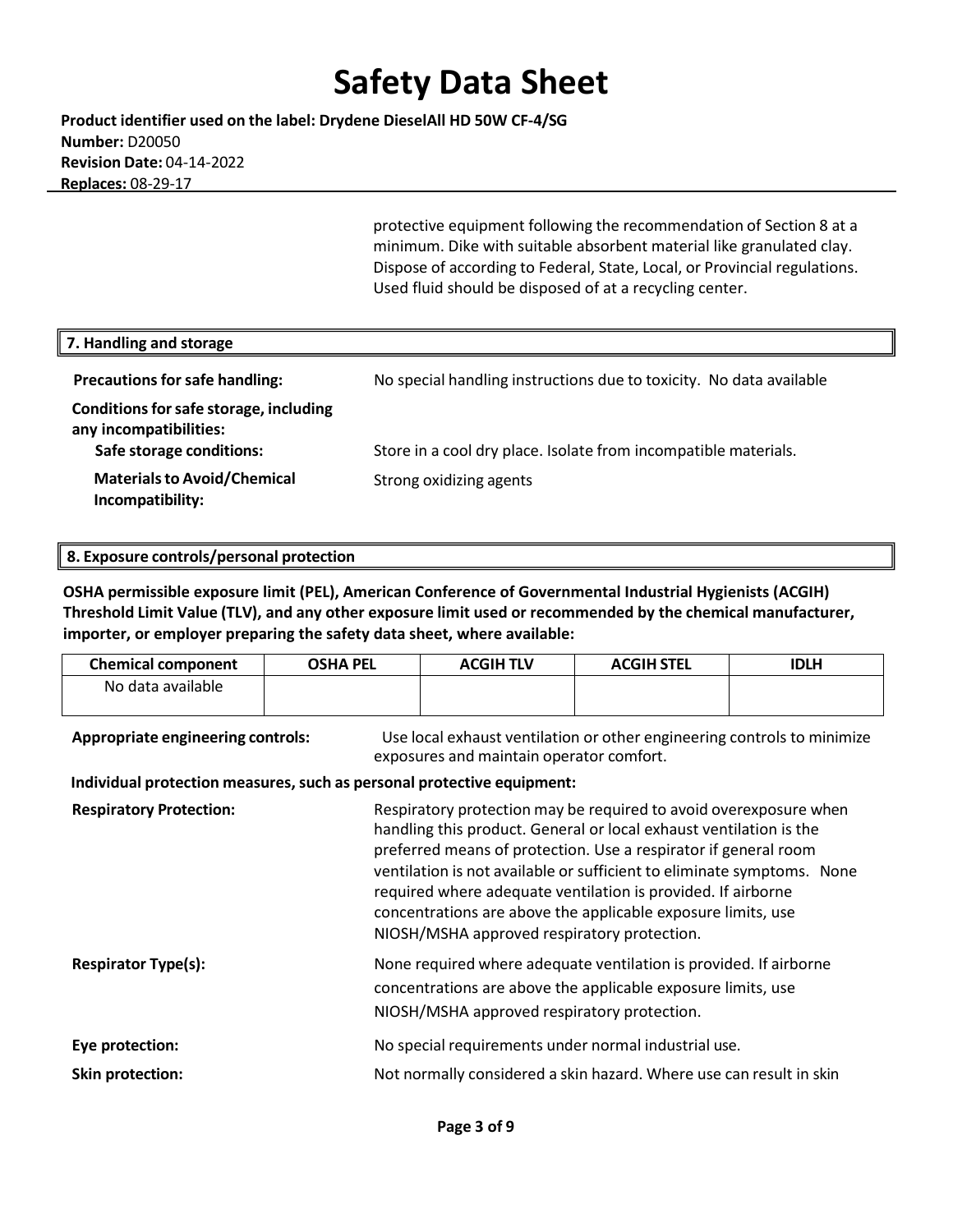**Product identifier used on the label: Drydene DieselAll HD 50W CF-4/SG Number:** D20050 **Revision Date:** 04-14-2022  **Replaces:** 08-29-17

> contact, practice good personal hygiene. Wash hands and other exposed areas with mild soap and water before eating, drinking, and when leaving work.

| Gloves:                            | Neoprene, Nitrile |
|------------------------------------|-------------------|
| <b>General hygiene conditions:</b> | No data available |

## **9. Physical and chemical properties**

| Appearance (physical state, color etc.):          |                   |
|---------------------------------------------------|-------------------|
| <b>Physical state:</b>                            | Liquid            |
| Color:                                            | Brown             |
| Odor:                                             | Mild              |
| <b>Odor Threshold:</b>                            | Not determined    |
| pH:                                               | No data available |
| <b>Melting point/freezing point:</b>              |                   |
| <b>Melting Point:</b>                             | No data available |
| <b>Freezing point:</b>                            | No data available |
| Initial boiling point and boiling range<br>(°C):  | 150               |
| Flash Point (°C):                                 | 211               |
| <b>Evaporation Rate:</b>                          | No data available |
| Flammability (solid, gas):                        | No data available |
| Upper/lower flammability or explosive<br>limits:  |                   |
| <b>Upper flammability or explosive</b><br>limits: | Not established   |
| Lower flammability or explosive<br>limits:        | Not established   |
| Vapor pressure:                                   | No data available |
| Vapor density:                                    | No data available |
| <b>Relative density:</b>                          | 0.89              |
| Solubility(ies):                                  | Negligible; 0-1%  |
| Partition coefficient: n-octanol/water:           | No data available |
| Auto-ignition temperature:                        | No data available |
| <b>Decomposition Temperature:</b>                 | Not determined    |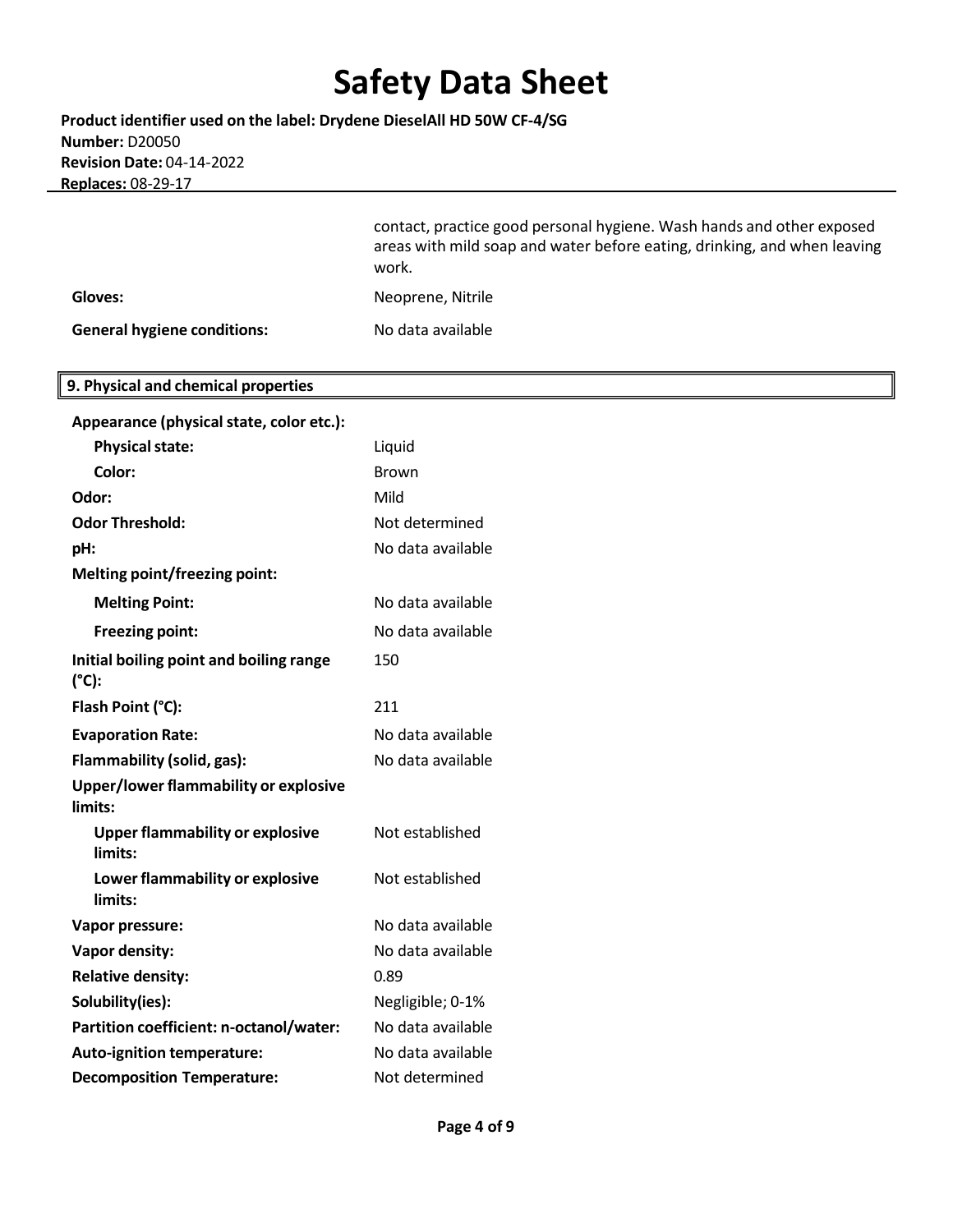| Product identifier used on the label: Drydene DieselAll HD 50W CF-4/SG |
|------------------------------------------------------------------------|
| <b>Number: D20050</b>                                                  |
| <b>Revision Date: 04-14-2022</b>                                       |
| <b>Replaces: 08-29-17</b>                                              |

| Viscosity:                           | 212.6    |
|--------------------------------------|----------|
| Volatile organic compound (VOC)      | 0.000000 |
| content and percentage of volatiles: |          |

## **10. Stability and reactivity**

| <b>Reactivity:</b>                                                    |                                                                                                                                                                                                            |
|-----------------------------------------------------------------------|------------------------------------------------------------------------------------------------------------------------------------------------------------------------------------------------------------|
| <b>Chemical stability:</b>                                            | Stable under normal conditions.                                                                                                                                                                            |
| <b>Possibility of hazardous reactions:</b>                            | None expected under standard conditions of storage.                                                                                                                                                        |
| Conditions to avoid (e.g., static<br>discharge, shock, or vibration): | Temperatures above the high flash point of this combustible material in<br>combination with sparks, open flames, or other sources of ignition.<br>Moisture (will lead to product performance degradation). |
| Incompatible materials:                                               | Strong oxidizing agents                                                                                                                                                                                    |
| <b>Hazardous decomposition products:</b>                              | Carbon monoxide, Smoke                                                                                                                                                                                     |

### **11. Toxicological information**

**Description of the varioustoxicological (health) effects and the available data used to identify those effects:**

| Information on the likely routes of<br>exposure (inhalation, ingestion, skin<br>and eye contact): | No data available                                                                                                                                                                                          |
|---------------------------------------------------------------------------------------------------|------------------------------------------------------------------------------------------------------------------------------------------------------------------------------------------------------------|
| Symptoms related to the physical,<br>chemical and toxicological<br>characteristics:               | None Known                                                                                                                                                                                                 |
|                                                                                                   | Delayed and immediate effects and also chronic effects from short- and long-term exposure:                                                                                                                 |
| <b>Ingestion Toxicity:</b>                                                                        | Although this product has a low order of acute oral toxicity, aspiration of<br>minute amounts into the lungs during ingestion or vomiting may cause<br>mild to severe pulmonary injury and possibly death. |
| <b>Skin Contact:</b>                                                                              | Likely to be non-irritating to skin based on animal data. No hazard in<br>normal industrial use.                                                                                                           |
| Absorption:                                                                                       | Likely to be practically non-toxic based on animal data.                                                                                                                                                   |
| <b>Inhalation Toxicity:</b>                                                                       | No hazard in normal industrial use. Likely to be practically non-toxic<br>based on animal data.                                                                                                            |
| <b>Eye Contact:</b>                                                                               | This material is likely to be non-irritating to eyes based on animal data.                                                                                                                                 |
| Sensitization:                                                                                    | No data available                                                                                                                                                                                          |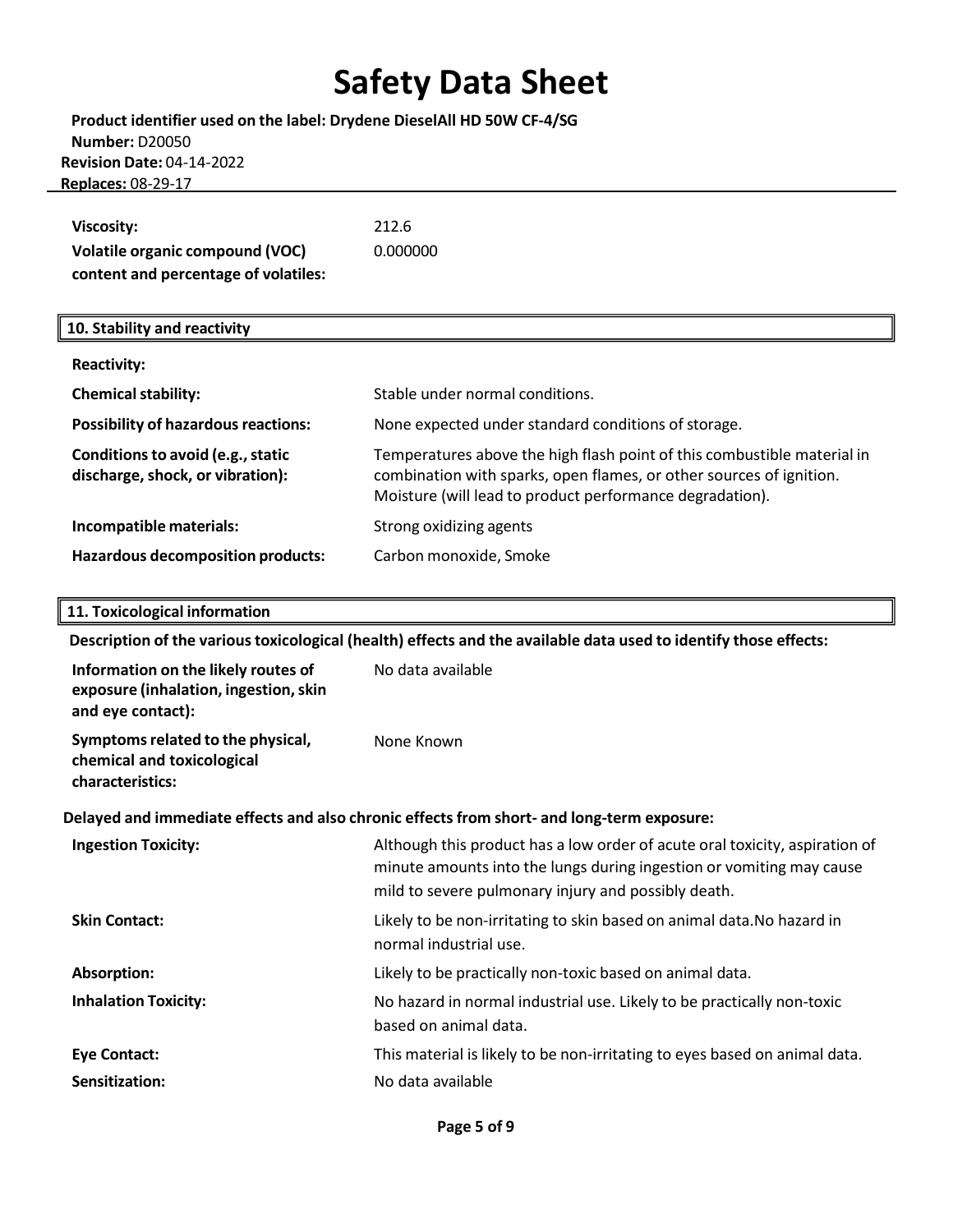**Product identifier used on the label: Drydene DieselAll HD 50W CF-4/SG Number:** D20050 **Revision Date:** 04-14-2022  **Replaces:** 08-29-17

| <b>Mutagenicity:</b>           | No data available to indicate product or any components present at<br>greater than 0.1% is mutagenic or genotoxic.                                                             |
|--------------------------------|--------------------------------------------------------------------------------------------------------------------------------------------------------------------------------|
| Carcinogenicity:               | Not expected to cause cancer. This product meets the IP-346 criteria of<br><3% PAH's and is not considered a carcinogen by the International<br>Agency for Research on Cancer. |
| <b>STOT-single exposure:</b>   | Based on available data, the classification criteria are not met.                                                                                                              |
| <b>STOT-repeated exposure:</b> | Based on available data, the classification criteria are not met.                                                                                                              |
| <b>Aspiration hazard:</b>      | Based on available data, the classification criteria are not met.                                                                                                              |
| <b>Other information:</b>      | No data available                                                                                                                                                              |

### **Numerical measures of toxicity (such as acute toxicity estimates):**

| <b>Chemical Name</b>      | LD50 Oral                | LD50 Dermal               | <b>LC50 Inhalation</b>   |
|---------------------------|--------------------------|---------------------------|--------------------------|
| Residual oils, petroleum, | OLD50 Rat $>$ 5000 mg/kg | Dermal LD50 Rabbit > 2000 | Inhalation LC50 (4h) Rat |
| solvent-refined           |                          | mg/kg                     | $2.18$ mg/L              |

Is the hazardous chemical is listed in the National Toxicology Program (NTP) Report on Carcinogens (latest edition) or **has been found to be a potential carcinogen in the International Agency for Research on Cancer (IARC) Monographs (latest edition), or by OSHA:**

| <b>Chemical Name</b>       | <b>OSHA Carcinogen</b> | <b>IARC Carcinogen</b> | <b>NTP Carcinogen</b> |
|----------------------------|------------------------|------------------------|-----------------------|
| There are no components    |                        |                        |                       |
| that are known or reported |                        |                        |                       |
| to cause cancer.           |                        |                        |                       |

### **12. Ecological information**

#### **Ecotoxicity (aquatic and terrestrial, where available):** No data available

**Ecological Toxicity Data:**

| <b>Chemical Name</b>                         | CAS#       | <b>Aquatic EC50</b><br>Crustacea | <b>Aquatic ERC50</b><br>Algae | <b>Aquatic LC50 Fish</b>            |
|----------------------------------------------|------------|----------------------------------|-------------------------------|-------------------------------------|
| Residual oils, petroleum,<br>solvent-refined | 64742-01-4 | $>1000$ mg/L                     | No data available             | Aquatic LC50 (96h)<br>$>$ 5000 mg/L |

**Persistence and degradability:** Biodegrades slowly.

**Bioaccumulative potential:** Bioconcentration may occur.

**Mobility in soil:** This material is expected to have essentially no mobility in soil. It absorbs strongly to most soil types.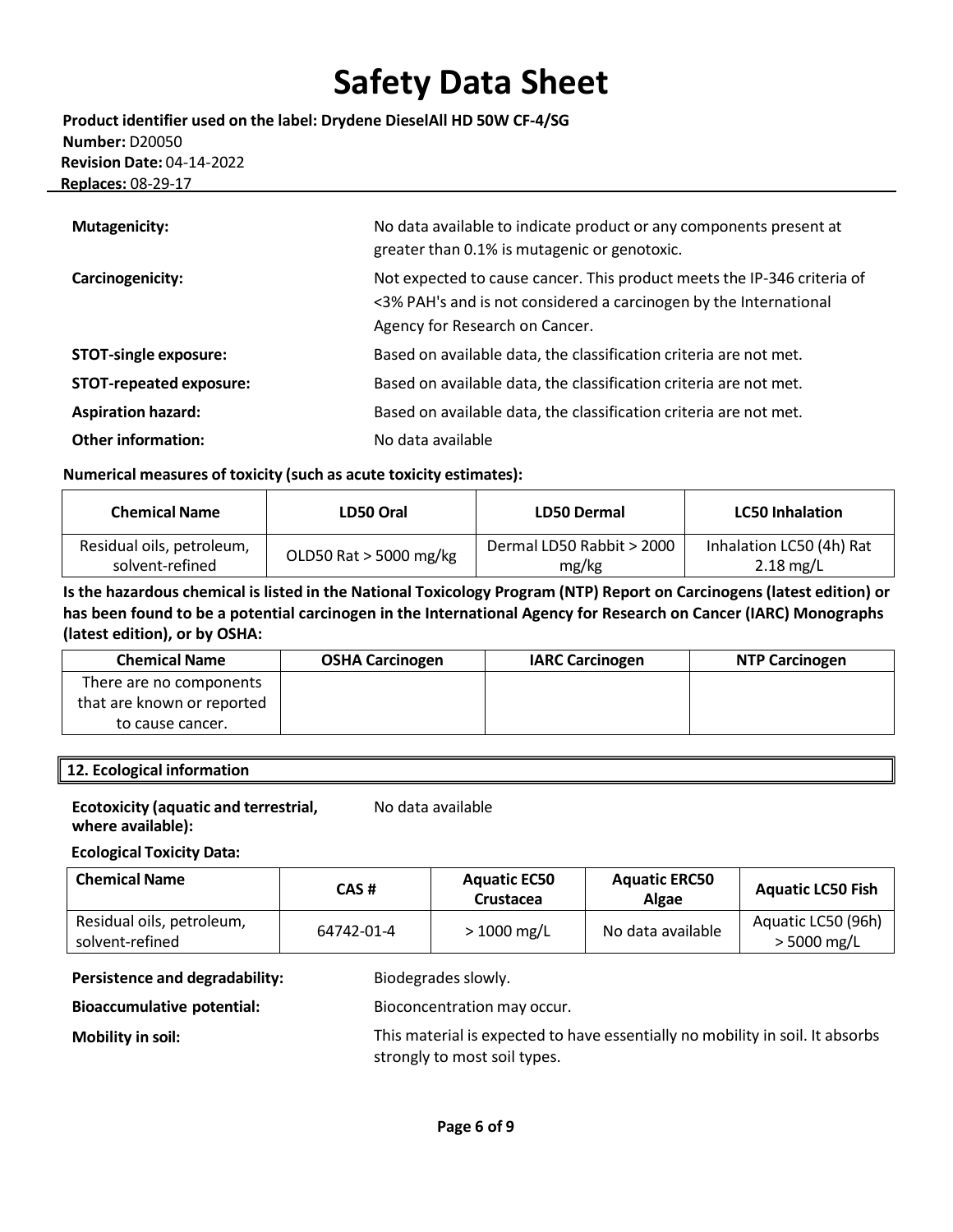| Product identifier used on the label: Drydene DieselAll HD 50W CF-4/SG                                                                                          |                                                                                         |
|-----------------------------------------------------------------------------------------------------------------------------------------------------------------|-----------------------------------------------------------------------------------------|
| <b>Number: D20050</b><br><b>Revision Date: 04-14-2022</b>                                                                                                       |                                                                                         |
| Replaces: 08-29-17                                                                                                                                              |                                                                                         |
|                                                                                                                                                                 |                                                                                         |
| Other adverse effects (such as<br>hazardous to the ozone layer):                                                                                                | No data available                                                                       |
| 13. Disposal considerations                                                                                                                                     |                                                                                         |
| Description of waste residues and<br>information on their safe handling and<br>methods of disposal, including the<br>disposal of any contaminated<br>packaging: | Spent or discarded material is non-hazardous according to environmental<br>regulations. |
| <b>Contaminated packaging:</b>                                                                                                                                  | Recycle containers whenever possible.                                                   |
| 14. Transport information                                                                                                                                       |                                                                                         |
| Carriage of dangerous goods by road (DOT), rail or inland waterways:                                                                                            |                                                                                         |
| <b>DOT Basic Description:</b>                                                                                                                                   | Not classified as hazardous for transport (DOT, TDG, IMO/IMDG,<br>IATA/ICAO).           |
| International carriage of dangerous goods by sea (IMDG/IMO):                                                                                                    |                                                                                         |
| <b>UN</b> number:                                                                                                                                               | Not regulated by IMDG                                                                   |
| <b>UN Proper shipping name:</b>                                                                                                                                 | Not applicable                                                                          |
| Transport hazard class(es):                                                                                                                                     | Not applicable                                                                          |
| Packing group, if applicable:                                                                                                                                   | Not applicable                                                                          |
| International carriage of dangerous goods by air (IATA):                                                                                                        |                                                                                         |
| <b>UN</b> number:                                                                                                                                               | Not regulated by IATA                                                                   |
| <b>UN Proper shipping name:</b>                                                                                                                                 | Not applicable                                                                          |
| Transport hazard class(es):                                                                                                                                     | Not applicable                                                                          |
| Packing group, if applicable:                                                                                                                                   | Not applicable                                                                          |
| <b>Environmental hazards (e.g., Marine</b><br>pollutant (Yes/No)):                                                                                              | None.                                                                                   |
| <b>Transport in bulk (according to Annex II</b><br>of MARPOL 73/78 and the IBC Code):                                                                           | No data available                                                                       |
| Special precautions which a user needs<br>to be aware of or needs to comply with                                                                                | No data available                                                                       |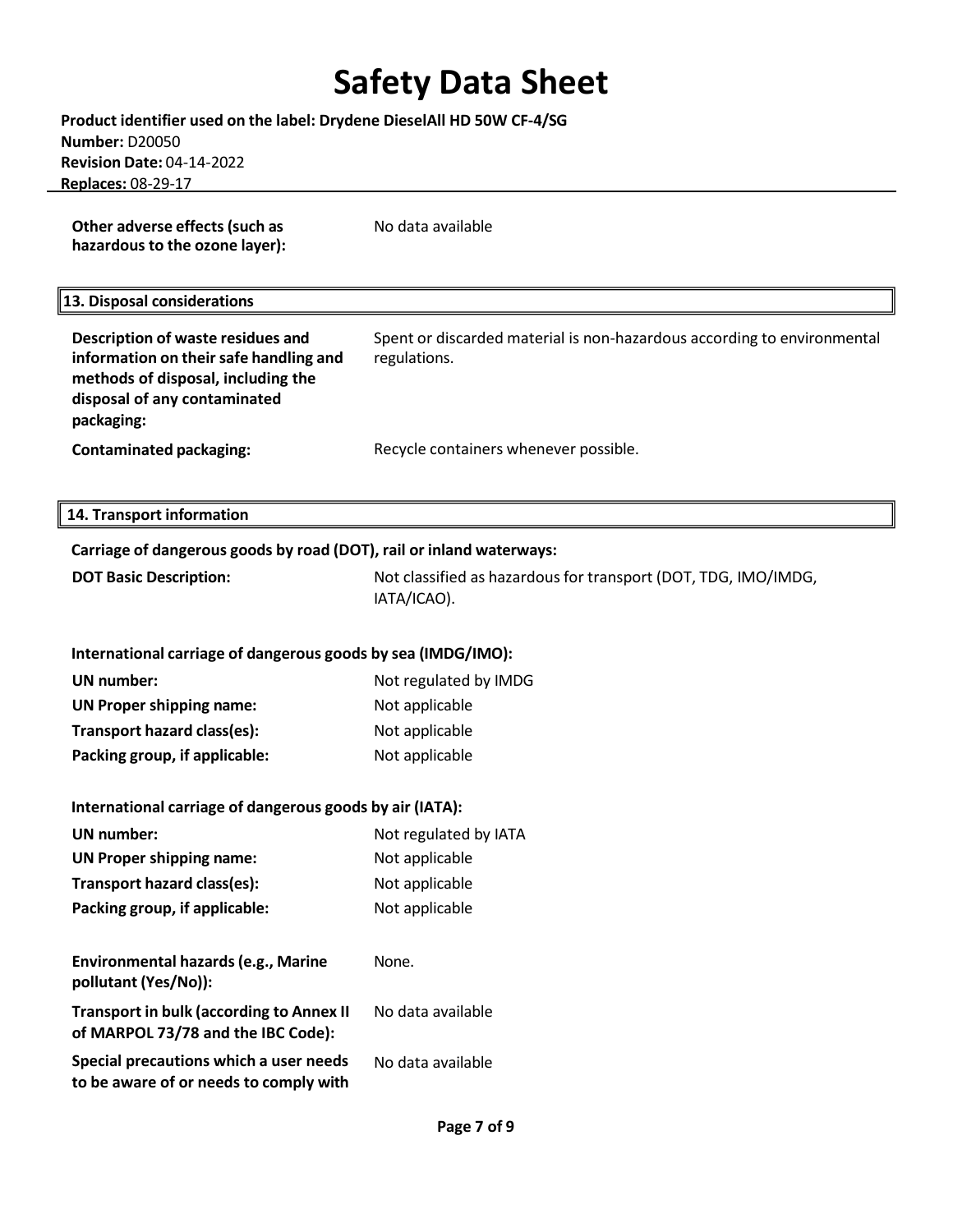**Product identifier used on the label: Drydene DieselAll HD 50W CF-4/SG Number:** D20050 **Revision Date:** 04-14-2022  **Replaces:** 08-29-17

**in connection with transport or conveyance either within or outside their premises:**

### **15. Regulatory information**

### **Safety, health and environmental regulationsspecific for the product in question:**

**TSCA Status:** All components of this material are on the US TSCA Inventory or are exempt.

### **Regulated Components:**

| <b>Chemical Name</b>                                       | CAS#       | <b>CERCLA</b> | Sara EHS | <b>Sara 313</b> | U.S. HAP |
|------------------------------------------------------------|------------|---------------|----------|-----------------|----------|
| Petroleum distillates,<br>hydrotreated heavy<br>paraffinic | 64742-54-7 | N             | Ν        | N               | N        |
| Residual oils,<br>petroleum, solvent-<br>refined           | 64742-01-4 | Ν             | Ν        | Ν               | N        |

| <b>Chemical Name</b>                                       | CAS#       | <b>California Prop</b><br><b>California Prop</b><br>65 - Dev. Toxicity<br>65 - Cancer |   | <b>California Prop</b><br>65 - Reprod fem | <b>California Prop</b><br>65 - Reprod male |
|------------------------------------------------------------|------------|---------------------------------------------------------------------------------------|---|-------------------------------------------|--------------------------------------------|
| Petroleum distillates,<br>hydrotreated heavy<br>paraffinic | 64742-54-7 | N                                                                                     | N | N                                         | Ν                                          |
| Residual oils,<br>petroleum, solvent-<br>refined           | 64742-01-4 | Ν                                                                                     | N | Ν                                         | N                                          |

| <b>Chemical Name</b>                                       | CAS#       | <b>Massachusetts</b><br><b>RTK List</b> | <b>New Jersey</b><br><b>RTK List</b> | Pennsylvania<br><b>RTK List</b> | Rhode<br><b>Island RTK</b><br>List | <b>Minnesota</b><br><b>Hazardous</b><br><b>Substance</b><br><b>List</b> |
|------------------------------------------------------------|------------|-----------------------------------------|--------------------------------------|---------------------------------|------------------------------------|-------------------------------------------------------------------------|
| Petroleum distillates,<br>hydrotreated heavy<br>paraffinic | 64742-54-7 | N                                       | Ν                                    | Ν                               | N                                  | N                                                                       |
| Residual oils,<br>petroleum, solvent-<br>refined           | 64742-01-4 | N                                       | Ν                                    | Ν                               | N                                  | N                                                                       |